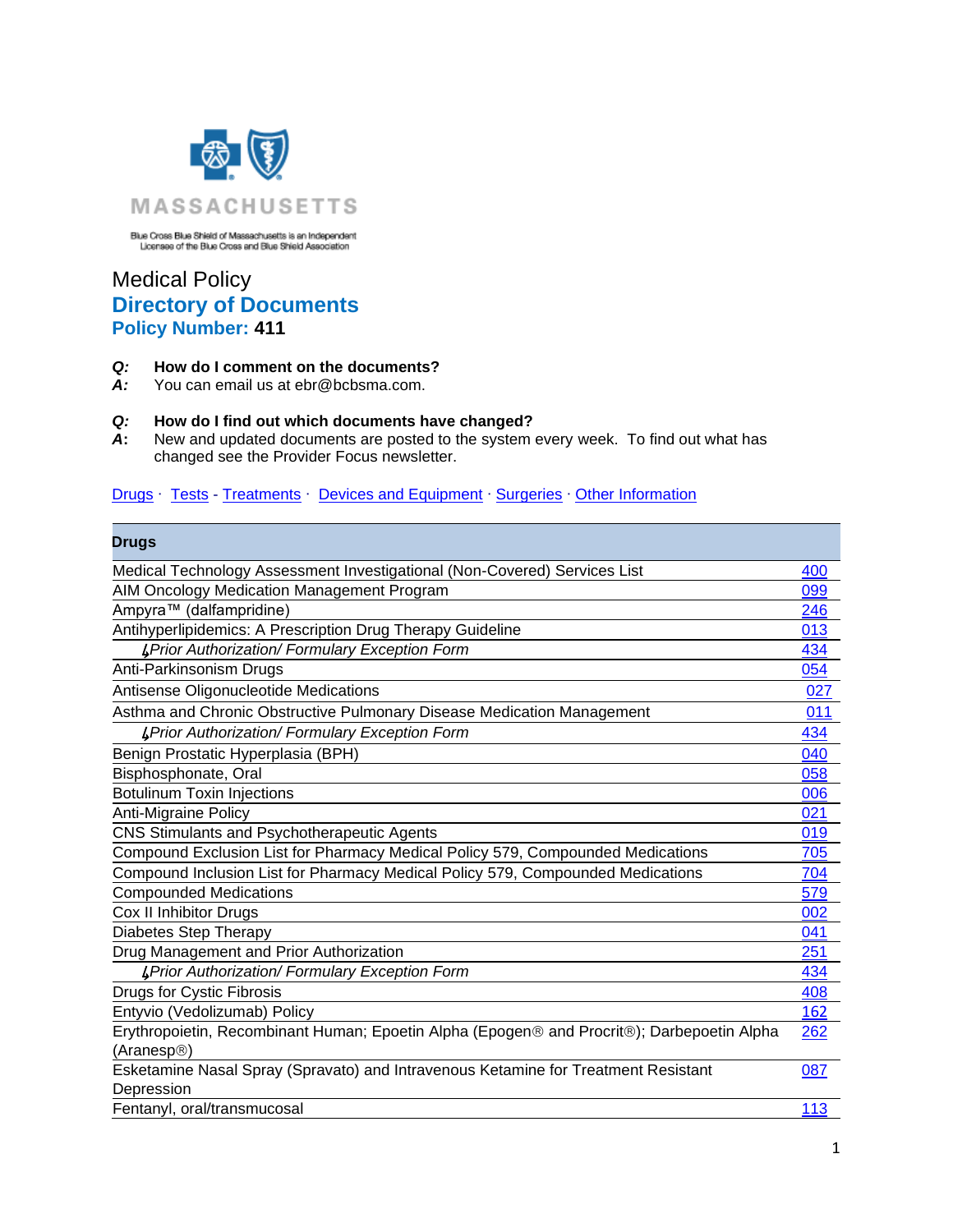| <b>Heart Failure Step Therapy</b>                                                  | 063        |
|------------------------------------------------------------------------------------|------------|
| <b>Hypoactive Sexual Desire Disorder</b>                                           | 131        |
| <b>Infertility Step Therapy</b>                                                    | 014        |
| Injectable Specialty Medication Coverage                                           | 071        |
| Glucagon-like Peptide-1 - GLP-1 - Receptor Agonists                                | 282        |
| <b>LPrior Authorization/ Formulary Exception Form</b>                              | 434        |
| Growth Hormone and Insulin-like Growth Factor                                      | 257        |
| <b>L</b> Prior Authorization/ Formulary Exception Form                             | 434        |
| Guideline for Oncologic Use for WBC growth factors                                 | 105        |
| <b>Hepatitis C Medication Management</b>                                           | 344        |
| HETLIOZ (tasimelteon)                                                              | 697        |
| Home Total Parenteral Nutrition (TPN)                                              | <u>296</u> |
| <b>LPrior Authorization Form</b>                                                   | 430        |
| <b>LPrior Authorization Form</b>                                                   | 430        |
| IgE Receptor Binding Inhibitors, Omalizumab (Xolair™)                              | 017        |
| <b>Immune Modulating Drugs</b>                                                     | 004        |
| Immunomodulators, Topical (This is not a medical policy document)                  | 010        |
| Influenza Drugs: Tamiflu® and Relenza®                                             | 440        |
| Interferons Alpha and Gamma                                                        | 052        |
| <b>LPrior Authorization/ Formulary Exception Form</b>                              | 434        |
| Interleukin-2 (IL-2)                                                               | 103        |
| Intravenous Immunogammaglobulin (IVIg)                                             | 310        |
| <b>LPrior Authorization Form</b>                                                   | 430        |
| Lorcaserin (Belviq)                                                                | 572        |
| Medical Benefit Prior Authorization Medication List                                | 034        |
| Med UM Pharmacy Prior Authorization                                                | 033        |
| Medical and Surgical Management of Obesity including Anorexiants                   | 379        |
| Medications for Sickle Cell and Beta Thalassemia                                   | 083        |
| <b>Melanoma Vaccines</b>                                                           | 453        |
| Methotrexate Step Therapy                                                          | 840        |
| Monitored Anesthesia Care (MAC)                                                    | 154        |
| Multiple Sclerosis Step Therapy                                                    | 839        |
| <b>Mupirocin Step Policy</b>                                                       | 062        |
| New Drug Approval Program                                                          | 005        |
| Non-Covered Drug List                                                              | <u>433</u> |
| <b>4 Formulary Exception Form</b>                                                  | 434        |
| <b>Oncology Drugs</b>                                                              | 409        |
| Ophthalmic Prostaglandins                                                          | 346        |
| Opioid and Opioid Combination Medication Management and Urine Drug Testing         | 102        |
| <b>Overactive Bladder Medications</b>                                              | 170        |
| Phosphodiesterase Type-5 Inhibitors for Pulmonary Arterial Hypertension            | 036        |
| Pregabalin (Lyrica and Lyrica CR)                                                  | 057        |
| Probuphine (buprenorphine implant)                                                 | 021        |
| Proton Pump Inhibitors                                                             | 030        |
| Quality Care Dosing (QCD) Guidelines                                               | 621A       |
| Quality Care Dosing Guidelines Drug List                                           | 621B       |
| Restasis - Topical Ocular Hydrating Agents                                         | 426        |
| Retail Pharmacy Prior Authorization Policy                                         | 049        |
| RSV Immunoglobulin: Palivizumab (Synagis™) & RSV-IVIg & RespiGam®) for Respiratory | <u>422</u> |
| <b>Syncytial Virus</b>                                                             |            |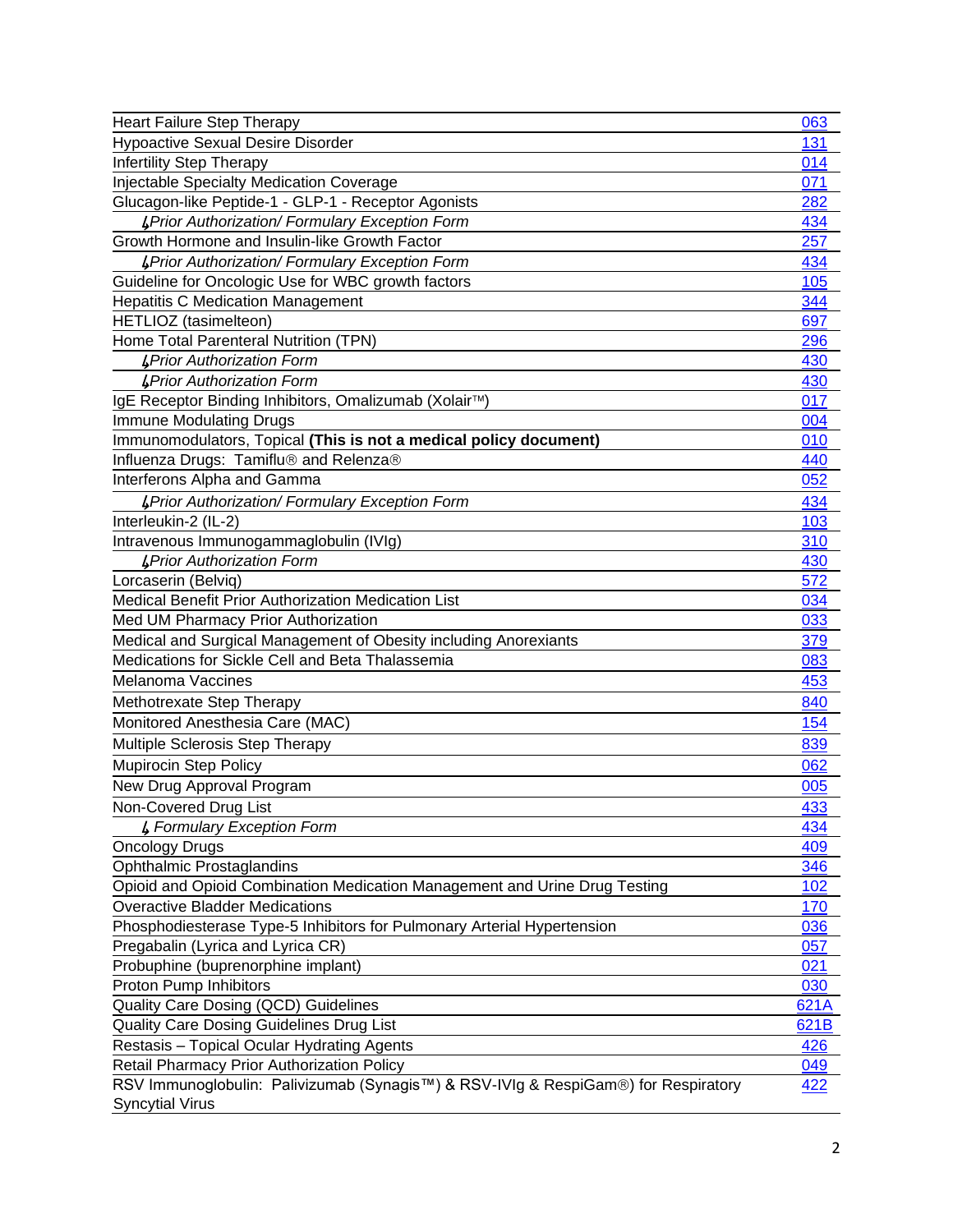<span id="page-2-0"></span>

| <b>L</b> Prior Authorization Form                                                            | 430         |
|----------------------------------------------------------------------------------------------|-------------|
| Sexual Dysfunction: Diagnosis and Therapy                                                    | 078         |
| Soliris Ultomiris Uplizna Policy                                                             | 093         |
| Special Foods: Special Infant Formula, Enteral Formula, Ketogenic Diet for Seizures, and     | 304         |
| Formula Infusion Pumps                                                                       |             |
| <b>LPrior Authorization/ Formulary Exception Form</b>                                        | 434         |
| Spinal Muscular Atrophy (SMA) Medications                                                    | 044         |
| Sublingual Immunotherapy with Allergen-specific Extracts (SLIT)                              | 681         |
| <b>Topical Testosterone</b>                                                                  | <u>345</u>  |
|                                                                                              |             |
| Vascular Endothelial Growth Factor (VEGF) Inhibitors Step Therapy                            | 092         |
| <b>Tests</b>                                                                                 |             |
| Medical Technology Assessment Investigational (Non-Covered) Services List                    | 400         |
| Actigraphy                                                                                   | 533         |
| Adjunctive Techniques for Screening and Surveillance of Barrett Esophagus and Esophageal     | 841         |
| Dysplasia                                                                                    |             |
| AIM High Technology Radiology Management Program CPT and HCPCS Codes                         | 900         |
| Ambulatory Event Monitors and Mobile Outpatient Cardiac Telemetry                            | 347         |
| Analysis of Human DNA in Stool Samples as a Technique for Colorectal Cancer Screening        | 557         |
| Antigen Leukocyte Antibody Test                                                              | 673         |
| Automated Ambulatory Blood Pressure Monitoring for the Diagnosis of Hypertension in Patients | 206         |
| with Elevated Office Blood Pressure                                                          |             |
| Autonomic Nervous System Testing                                                             | 713         |
| Biomarkers for Diagnosis & Cancer Risk Assessment of Prostate Cancer                         | 336         |
| Bone Turnover Markers for Diagnosis and Management of Osteoporosis and Diseases Associated   | 549         |
| with High Bone Turnover                                                                      |             |
| <b>Breast Duct Endoscopy</b>                                                                 | 493         |
| Cardiac Hemodynamic Monitoring for the Management of Heart Failure in the Outpatient Setting | 287         |
| Cardiovascular Risk Panels                                                                   | 664         |
| Chromoendoscopy as an Adjunct to Colonoscopy                                                 | 904         |
| Computer-Aided Evaluation of Malignancy with Magnetic Resonance Imaging of the Breast        | 578         |
| <b>Computer-Assisted Navigation Orthopedic Procedure</b>                                     | 594         |
| Confocal Laser Endomicroscopy                                                                | 618         |
| Diagnosis and Management of Idiopathic Environmental Intolerance or Clinical Ecology         | 264         |
| Dopamine Transporter Imaging with Single Photon Emission Computed Tomography                 | 918         |
| Drug Testing in Pain Management and Substance Use Disorder Treatment                         | 674         |
| Dynamic Posturography To Assess Vestibular Dysfunction                                       | <u> 263</u> |
| Dynamic Spinal Visualization and Vertebral Motion Analysis                                   | 195         |
| <b>Electromagnetic Navigation Bronchoscopy</b>                                               | 203         |
| Electromyography and Nerve Conduction Studies                                                | 701         |
| Endobrachial Ultrasound for Diagnosis and Staging of Lung Cancer                             | 715         |
| Endovascular Therapies for Extracranial Vertebral Artery Disease                             | <u>730</u>  |
| Epithelial Cell Cytology in Breast Cancer Risk Assessment and High-Risk Patient Management - | <u>492</u>  |
| Ductal Lavage and Suction Collection Systems                                                 |             |
| Expanded Molecular Panel Testing of Cancers to Identify Targeted Therapies                   | 790         |
| Fecal Analysis in the Diagnosis of Intestinal Dysbiosis                                      | 556         |
| <b>Fecal Calprotectin Testing</b>                                                            | <u>329</u>  |
| Flow Cytometry for Cell Analysis                                                             | <u>341</u>  |
| Genetic Testing for Familial Cutaneous Malignant Melanoma                                    | <b>300</b>  |
|                                                                                              |             |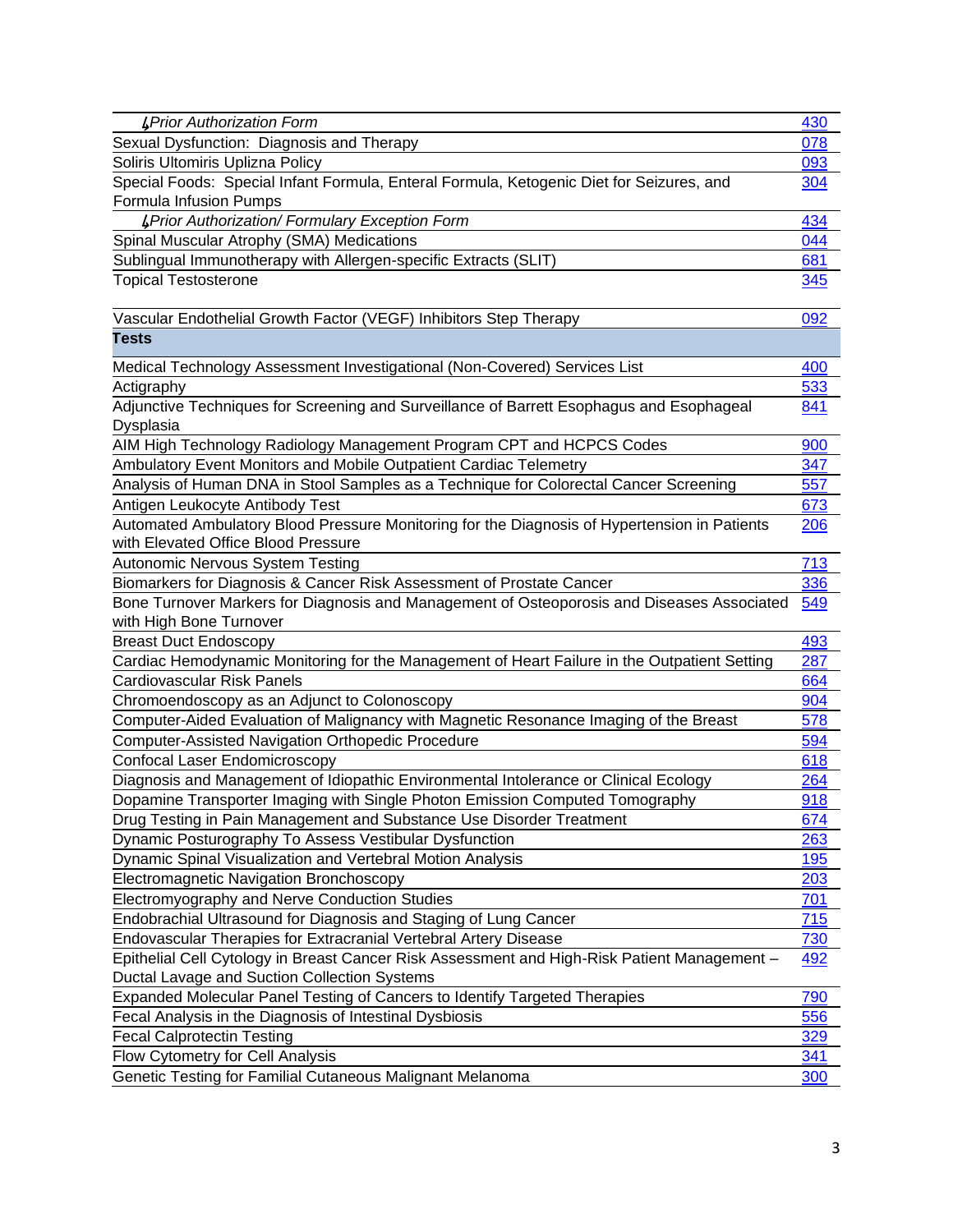| Handheld Radiofrequency Spectroscopy for Intraoperative Assessment of Surgical Margins during                                   | 546 |
|---------------------------------------------------------------------------------------------------------------------------------|-----|
| <b>Breast-Conserving Surgery</b>                                                                                                |     |
| <b>High-Sensitivity C-Reactive Protein</b>                                                                                      | 032 |
| Home Uterine Activity Monitoring                                                                                                | 043 |
| Homocysteine Testing in the Screening, Diagnosis, and Management of Cardiovascular Disease<br>and Venous Thromboembolic Disease | 016 |
| Identification of Microorganisms Using Nucleic Acid Probe                                                                       | 555 |
| Immune Cell Function Assay in Solid Organ Transplantation                                                                       | 182 |
| In Vivo Analysis of Colorectal Polyps                                                                                           | 521 |
| <b>Intracellular Micronutrient Analysis</b>                                                                                     | 073 |
| Laboratory Tests Post Transplant and for Heart Failure                                                                          | 530 |
| Leukocyte Histamine Release Test                                                                                                | 589 |
| Magnetic Resonance MRI, MRA, MRV, MRS                                                                                           | 106 |
| Maternal Serum Biomarkers for Prediction of Adverse Obstetric Outcomes                                                          | 163 |
| Measurement of Lipoprotein-Associated Phospholipase A2 - Lp-PLA2 - in the Assessment of                                         | 558 |
| Cardiovascular Risk                                                                                                             |     |
| Measurement of Serum Antibodies to Selected Biologic Agents                                                                     | 917 |
| Medicare Part D Coverage Determination Request Form                                                                             | 442 |
| <b>Mineral Density Studies</b>                                                                                                  | 450 |
| Molecular Testing in the Management of Pulmonary Nodules                                                                        | 029 |
| Multianalyte Assays with Algorithmic Analysis for the Evaluation and Monitoring of Patients with                                | 921 |
| <b>Chronic Liver Disease</b>                                                                                                    |     |
| Multibiomarker Disease Activity Blood Test for Rheumatoid Arthritis                                                             | 677 |
| Multispectral Digital Skin Lesion Analysis                                                                                      | 748 |
| Multitarget Polymerase Chain Reaction Testing for Diagnosis of Bacterial Vaginosis                                              | 711 |
| Myocardial Strain Imaging                                                                                                       | 112 |
| Myocardial Sympathetic Innervation Imaging in Patients with Heart Failure                                                       | 576 |
| Nerve Fiber Density Measurement                                                                                                 | 393 |
| Neurofeedback                                                                                                                   | 515 |
| Neuropsychological Testing                                                                                                      | 039 |
| Non-Invasive Vascular Studies - Duplex Scans                                                                                    | 691 |
| Novel Biomarkers in Risk Assessment and Management of Cardiovascular Disease                                                    | 283 |
| Nutrient - Nutritional Panel Testing                                                                                            | 745 |
| Ophthalmologic Techniques That Evaluate the Posterior Segment for Glaucoma                                                      | 053 |
| Optical Coherence Tomography for Imaging of Coronary Arteries                                                                   | 915 |
| Optical Coherence Tomography of the Anterior Eye Segment                                                                        | 084 |
| Paraspinal Surface Electromyography - SEMG - to Evaluate and Monitor Back Pain                                                  | 517 |
| <b>Preimplantation Genetic Testing</b>                                                                                          | 088 |
| Preventive Screening Tests (This is not a medical policy document)                                                              | 413 |
| Proteomic Testing for Systemic Therapy in Non-Small Cell Lung Cancer                                                            | 709 |
| <b>Psychological Testing</b>                                                                                                    | 363 |
| Quantitative Electroencephalography as a Diagnostic Aid for Attention-Deficit Hyperactivity                                     | 554 |
| Disorder                                                                                                                        |     |
| Radiofrequency Ablation of Peripheral Nerves to Treat Pain                                                                      | 794 |
| Retinal Telescreening for Diabetic Retinopathy                                                                                  | 065 |
| Rhinomanometry and Acoustic or Optical Rhinometry                                                                               | 586 |
| Saturation Biopsy for Diagnosis and Staging of Prostate Cancer                                                                  | 307 |
| Scintimammography, Breast-Specific Gamma Imaging, and Molecular Breast Imaging                                                  | 494 |
| Sensory Evoked Potentials. Somatosensory, Visual, and Auditory Evoked Potentials and Intra-                                     | 211 |
| operative Neurophysiologic Monitoring                                                                                           |     |
| Serological Diagnosis of Celiac Disease                                                                                         | 138 |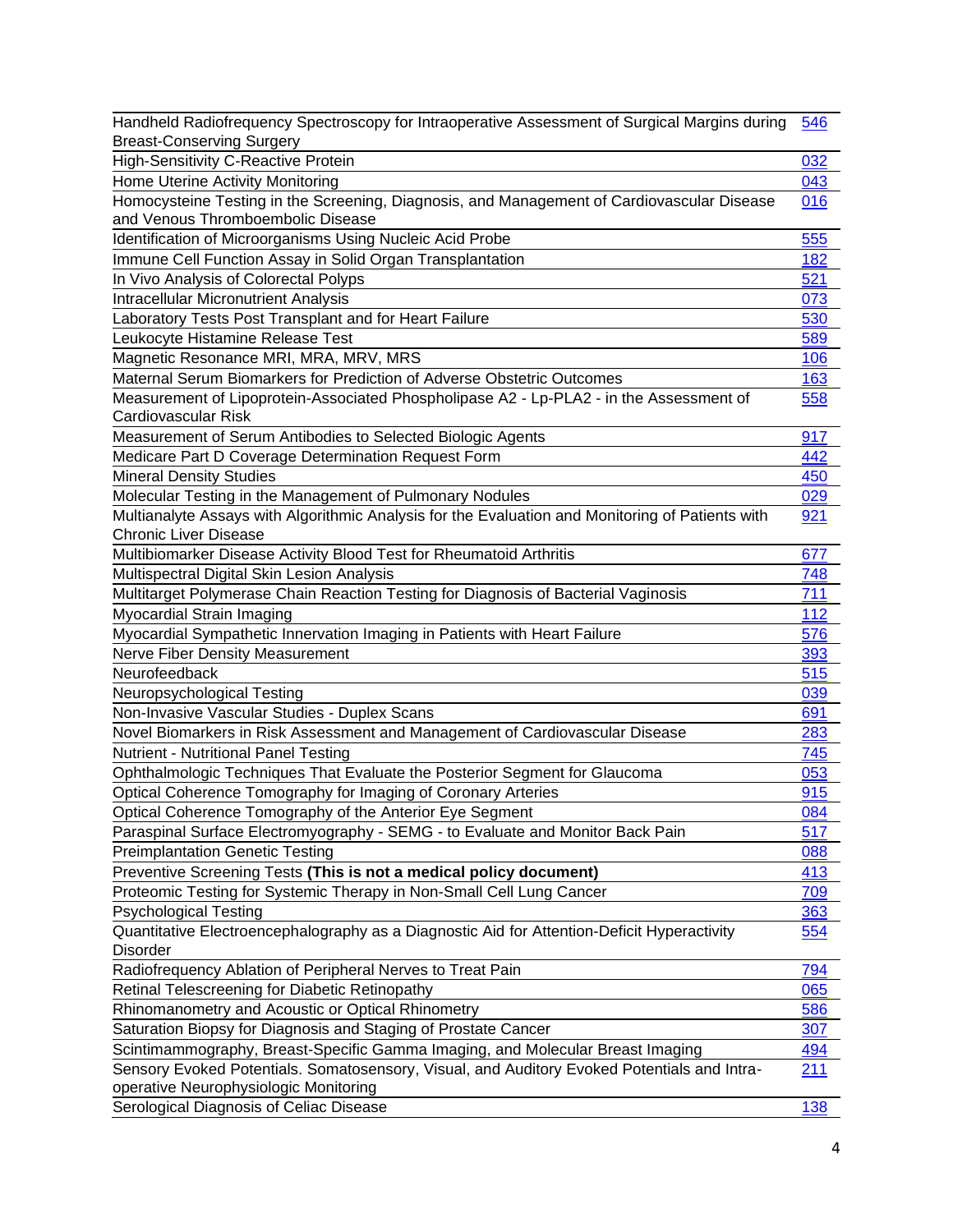<span id="page-4-0"></span>

| Serum Antibodies for the Diagnosis of Inflammatory Bowel Disease                                   | 551         |
|----------------------------------------------------------------------------------------------------|-------------|
| Serum Biomarker Human Epididymis Protein 4 - HE4                                                   | 290         |
| Serum Biomarker Panel Testing for Systemic Lupus Erythematosus and Other Connective Tissue         | 702         |
| Diseases                                                                                           |             |
| Serum Biomarker Tests for Multiple Sclerosis                                                       | 676         |
| Sexual Dysfunction: Diagnosis and Therapy                                                          | 078         |
| Signal-Averaged Electrocardiography (SAECG)                                                        | 134         |
| Systems Pathology in Prostate Cancer                                                               | 250         |
| Thermography                                                                                       | 342         |
| Temporomandibular Joint Dysfunction                                                                | 035         |
| Ultrasonographic Evaluation of Skin Lesions                                                        | 303         |
| Ultrasonographic Measurement of Carotid Intima-Medial Thickness as an Assessment of                | 547         |
| <b>Subelinical Atherosclerosis</b>                                                                 |             |
| Ultrasound: Breast, Cranial, Duplex, Fetal, Obstetrical, Intravascular, Prostate, Transvaginal,    | 007         |
| <b>Transrectal and Other Uses</b>                                                                  |             |
| Ultrasound for the Evaluation of Paranasal Sinuses                                                 | 445         |
| Urinary Metabolite Tests for Adherence to Direct-Acting Antiviral                                  | 742         |
| Vertebral Fracture Assessment with Densitometry                                                    | 449         |
| Vitamin D Assay Testing                                                                            | 746         |
| Whole-Body Computed Tomography Scan as a Screening Test                                            | 447         |
| Whole Body Dual X-Ray Absorptiometry to Determine Body Composition                                 | 577         |
| Wireless Capsule Endoscopy as a Diagnostic Technique in Disorders of the Small Bowel,              | <u> 185</u> |
| Esophagus, and Colon                                                                               |             |
| Wireless Pressure Sensors in Endovascular Aneurysm Repair                                          | 306         |
|                                                                                                    |             |
| <b>Treatments</b>                                                                                  |             |
| Medical Technology Assessment Investigational (Non-Covered) Services List                          | 400         |
| <b>Ablation Procedures for Peripheral Neuromas</b>                                                 | <u>719</u>  |
| Absorbable Nasal Implant for Treatment of Nasal Valve Collapse                                     | 186         |
| Adoptive Immunotherapy                                                                             | 455         |
| Alcohol Injections for Treatment of Peripheral Morton Neuromas                                     | 642         |
| Allogeneic Hematopoietic Cell transplantation for Myelodysplastic Syndromes and Myeloproliferative | <b>155</b>  |
| Neoplasms                                                                                          |             |
| Allograft Injection for Degenerative Disc Disease                                                  | 838         |
| Amniotic Membrane and Amniotic Fluid                                                               | 643         |
| Intravenous Anesthetics for the Treatment of Chronic Pain and Depression                           | 291         |
| Applied Behavioral Analysis (ABA)                                                                  | 091         |
| Artificial Intervertebral Disc - Cervical Spine                                                    | 585         |
| Artificial Intervertebral Disc - Lumbar Spine                                                      | 592         |
| Assisted Reproductive Technology Services Form for Policy #086 Infertility Diagnosis and           | 694         |
| Treatment                                                                                          |             |
| Auditory Brainstem Implant                                                                         | 481         |
| Balloon Dilation of the Eustachian Tube                                                            | 018         |
| Balloon Sinuplasty for Treatment of Chronic Sinusitis                                              | 582         |
| <b>Baroreflex Stimulation Devices</b>                                                              | 595         |
| Benign Skin Lesions                                                                                | 707         |
| Bioengineered Skin and Soft Tissue Substitutes                                                     | 663         |
| Biofeedback as a Treatment of Chronic Pain                                                         | 210         |
| Biofeedback as a Treatment of Fecal Incontinence or Constipation                                   | 308         |
|                                                                                                    |             |
| Biofeedback as a Treatment of Urinary Incontinence                                                 | 173         |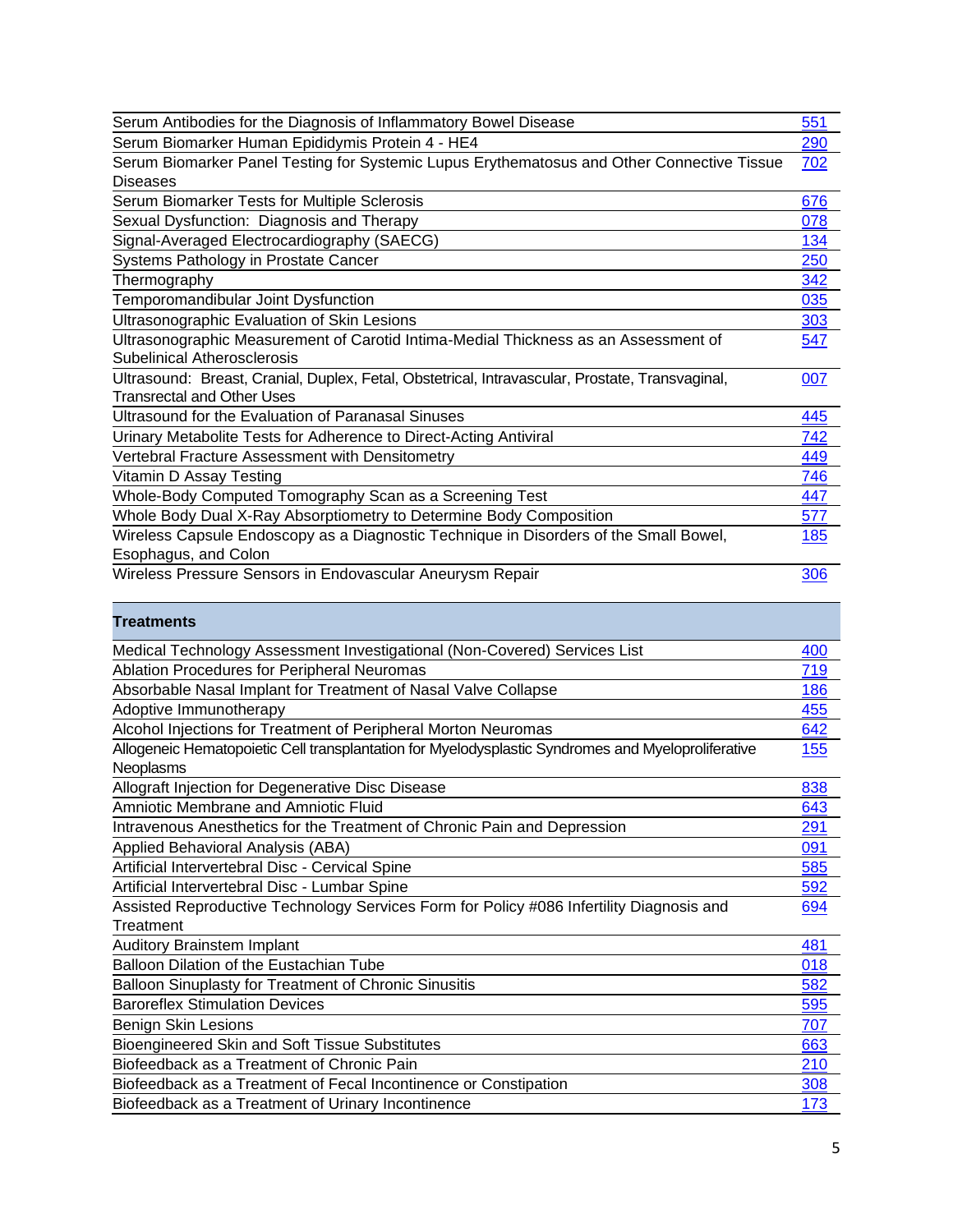| <b>Biofeedback for Miscellaneous Indications</b>                                              | 187        |
|-----------------------------------------------------------------------------------------------|------------|
| Biofeedback for the Treatment of Headache                                                     | 152        |
| Biofeedback: Complementary Medicine, Mind-Body, Alternative, Holistic, Naturopathic and Other | 178        |
| <b>Therapies</b>                                                                              |            |
| <b>Bronchial Thermoplasty</b>                                                                 | 284        |
| Cardiac Rehabilitation in the Outpatient Setting                                              | 916        |
| Charged-Particle - Proton or Helium Ion - Radiation Therapy                                   | 437        |
| <b>Chelation Therapy</b>                                                                      | 122        |
| Chimeric Antigen Receptor Therapy for Leukemia and Lymphoma                                   | 066        |
| Chimeric Antigen Receptor Therapy for Multiple Myeloma                                        | 942        |
| Cochlear Implant                                                                              | 478        |
| <b>Cognitive Rehabilitation</b>                                                               | 439        |
| Complementary Medicine: Mind-Body, Alternative, Holistic, Naturopathic and Other Therapies    | <b>178</b> |
| <b>Corneal Collagen Cross-linking</b>                                                         | 905        |
| Cranial Electrotherapy Stimulation and Auricular Electrostimulation                           | 362        |
| Cryoablation for Chronic Rhinitis                                                             | 843        |
| Cryoablation of Tumors Located in the Kidney, Lung, Breast, Pancreas, or Bone                 | 260        |
| Deep Brain Stimulation                                                                        | 473        |
| Diagnosis and Treatment of Chronic Cerebrospinal Venous Insufficiency in Multiple Sclerosis   | 352        |
| Diagnosis and Treatment of Sacroiliac Joint Pain                                              | 320        |
| Digital Health Therapies for Attention Deficit                                                | 947        |
| Donor Lymphocyte Infusion for Malignancies Treated with an Allogeneic Hematopoietic Cell      | 338        |
| Transplant                                                                                    |            |
| Dry Needling and Trigger Point Injections for Myofascial Pain                                 | 792        |
| Electrical Bone Growth Stimulation of the Appendicular Skeleton                               | 499        |
| <b>Electrical Stimulation for the Treatment of Arthritis</b>                                  | 302        |
| Electrical Stimulation of the Spine as an Adjunct to Spinal Fusion Procedures                 | 498        |
| Electrostimulation and Electromagnetic Therapy for Treating Wounds                            | 655        |
| Elzonris (tagraxofusp-erzs) for the Treatment of Blastic Plasmacytoid Dendritic Cell Neoplasm | 009        |
| Elzonris Prior Authorization Request Form MP 009                                              | 928        |
| End-Diastolic Pneumatic Compression Boot as a Treatment of Peripheral Vascular Disease or     | 648        |
| Lymphedema                                                                                    |            |
| Endoscopic Radiofrequency Ablation or Cryoablation for Barrett's Esophagus                    | 218        |
| Endovascular Procedures for Intracranial Arterial Disease - Atherosclerosis and Aneurysms     | <u>323</u> |
| Enhanced External Counterpulsation (EECP) for Chronic Stable Angina or Congestive Heart       | 649        |
| Failure                                                                                       |            |
| Epidural Steroid Injections for Neck and Back Pain                                            | 690        |
| <b>Evaluation of Biomarkers for Alzheimer Disease</b>                                         | 581        |
| <b>Extracorporeal Photopheresis</b>                                                           | 248        |
| Eyelid Thermal Pulsation for the Treatment of Dry Eye Syndrome                                | 613        |
| <b>Focal Treatments for Prostate Cancer</b>                                                   | 733        |
| <b>Functional Neuromuscular Electrical Stimulation</b>                                        | 201        |
| <b>Gas Permeable Scleral Contact Lens</b>                                                     | 371        |
| <b>Gastric Electrical Stimulation</b>                                                         | 636        |
| Genotype-Guided Tamoxifen Treatment                                                           | 067        |
| Hematopoietic Cell Transplantation for Acute Myeloid Leukemia                                 | 150        |
| Hematopoietic Stem Cell Transplantation for Non-Hodgkin Lymphomas                             | 143        |
| Hippotherapy                                                                                  | 560        |
| Hyperbaric Oxygen Therapy                                                                     | 653        |
| Implantable Bone-Conduction and Bone-Anchored Hearing Aids                                    | 479        |
| <b>Infertility Diagnosis and Treatment</b>                                                    | 086        |
|                                                                                               |            |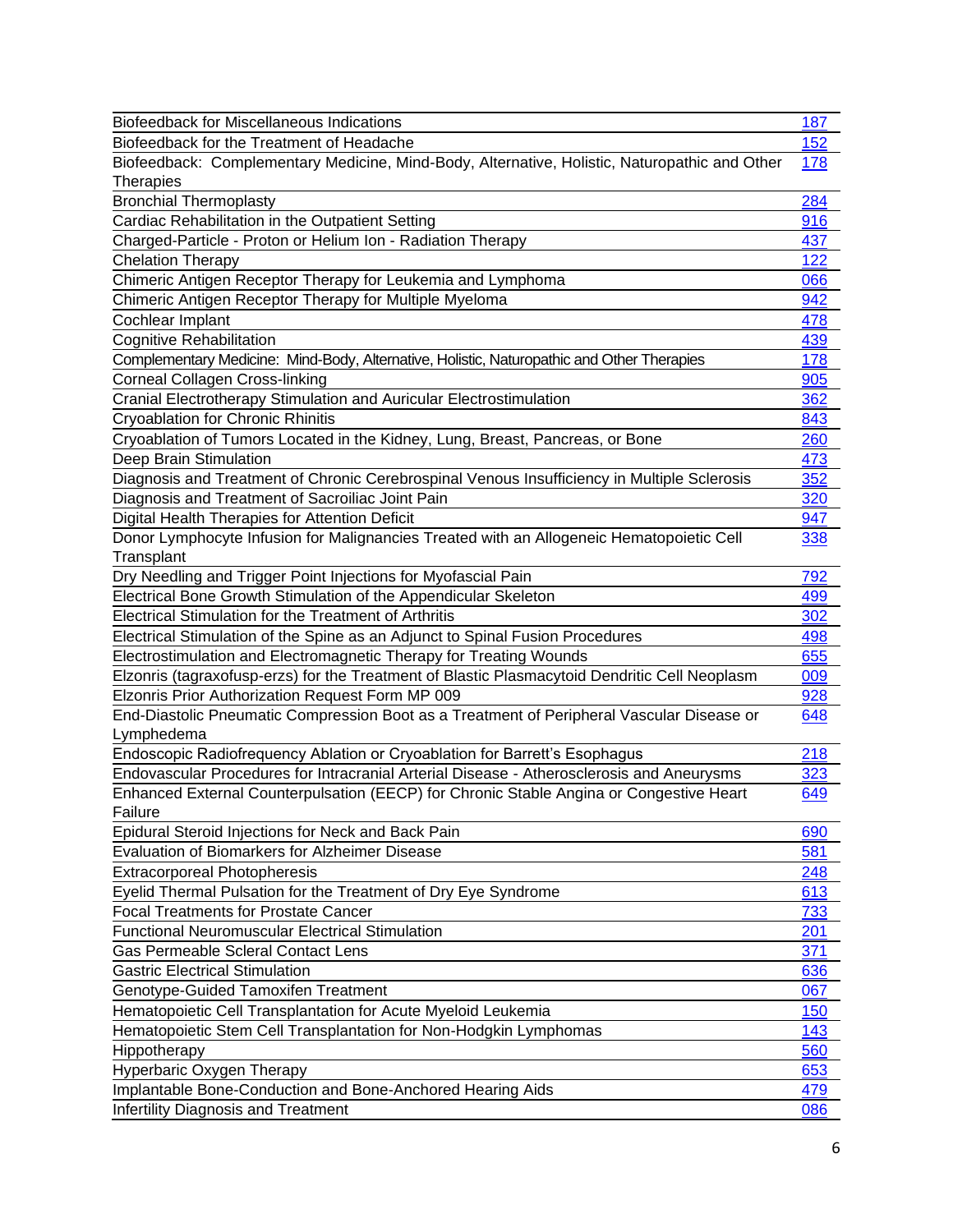| Influenza Drugs: Tamiflu® and Relenza®                                                               | 440        |
|------------------------------------------------------------------------------------------------------|------------|
| Inhaled Nitric Oxide as a Treatment of Hypoxic Respiratory Failure in Neonates                       | 100        |
| Injectable Bulking Agents for the Treatment of Urinary and Fecal Incontinence                        | 471        |
| Injections for osteoarthritis                                                                        | 427        |
| <b>Insulin Potentiation Therapy</b>                                                                  | 532        |
| Interferential Stimulation for Treatment of Pain                                                     | 509        |
| <b>Interventions for Progressive Scoliosis</b>                                                       | 550        |
| Intraocular Radiation Therapy for Age-Related Macular Degeneration                                   | 610        |
| Intravenous Antibiotic Therapy and Associated Diagnostic Testing for Lyme Disease                    | 171        |
| <b>Intravitreal and Punctum Corticosteroid Implants</b>                                              | 272        |
| Iontophoresis and Phonophoresis as a Transdermal Technique for Drug Delivery                         | 095        |
| Isolated Limb Perfusion or Infusion for Malignant Melanoma                                           | 124        |
| Laparoscopic and Transcervical Techniques for the Myolysis of Uterine Fibroids                       | 244        |
| Laser Treatment of Onychomycosis                                                                     | 562        |
| Left-Atrial Appendage Closure Devices for Stroke Prevention in Atrial Fibrillation                   | 334        |
| <b>Light Therapy for Psoriasis</b>                                                                   | 698        |
| Lipid Apheresis                                                                                      | 465        |
| Low-Level Laser Therapy                                                                              | 522        |
| Manipulation under Anesthesia                                                                        | 483        |
| Measurement of Exhaled Nitric Oxide and Exhaled Breath Condensate in the Diagnosis and               | 524        |
| <b>Management of Respiratory Disorders</b>                                                           |            |
| Medical and Surgical Management of Obesity including Anorexiants                                     | 379        |
| Medicare Advantage Management                                                                        | 132        |
| <b>Melanoma Vaccines</b>                                                                             | 453        |
| Methadone Treatment and Intensive Detoxification or Ultra-Rapid Detoxification for Opiate            | <u>274</u> |
| Addiction                                                                                            |            |
| Microwave Tumor Ablation                                                                             | 912        |
| Monitored Anesthesia Care - (MAC)                                                                    | 154        |
| MRI-Guided Focused Ultrasound - MRgFUS                                                               | 243        |
| Multimarker Serum Testing Related to Ovarian Cancer                                                  | 249        |
| Navigated Transcranial Magnetic Stimulation                                                          | 596        |
| Negative Pressure Wound Therapy in the Outpatient Setting                                            | 543        |
| Neural Therapy                                                                                       | 914        |
| Noncontact Ultrasound Treatment for Wounds                                                           | 657        |
| Occipital Nerve Stimulation                                                                          | 237        |
| Oncologic Applications of Photodynamic Therapy, Including Barrett's Esophagus                        | 454        |
| Orthopedic Applications of Platelet-Rich Plasma                                                      | 737        |
| <b>Orthopedic Applications of Stem Cell Therapy</b>                                                  | 254        |
| Orthoptic Training for the Treatment of Vision or Learning Disabilities                              | 611        |
| <b>Outpatient Cognitive Rehabilitation</b>                                                           | 660        |
| <b>Outpatient Psychotherapy</b>                                                                      | 423        |
| <b>Outpatient Pulmonary Rehabilitation</b>                                                           | 136        |
| Ovarian and Internal Iliac Vein Embolization as a Treatment of Pelvic Congestion Syndrome            | 266        |
| Patient-Specific Instrumentation (eg, Cutting Guides) for Joint Arthroplasty                         | 706        |
| Pelvic Floor Stimulation as a Treatment of Urinary Incontinence and Fecal Incontinence               | 470        |
| Percutaneous Balloon Kyphoplasty and Mechanical Vertebral Augmentation                               | 485        |
| Percutaneous Electrical Nerve Stimulation - PENS - and Percutaneous Neuromodulation Therapy<br>- PNT | <u>172</u> |
| Percutaneous Intradiscal Electrothermal Annuloplasty, Radiofrequency Annuloplasty, and               |            |
| <b>Biacuplasty</b>                                                                                   | 482        |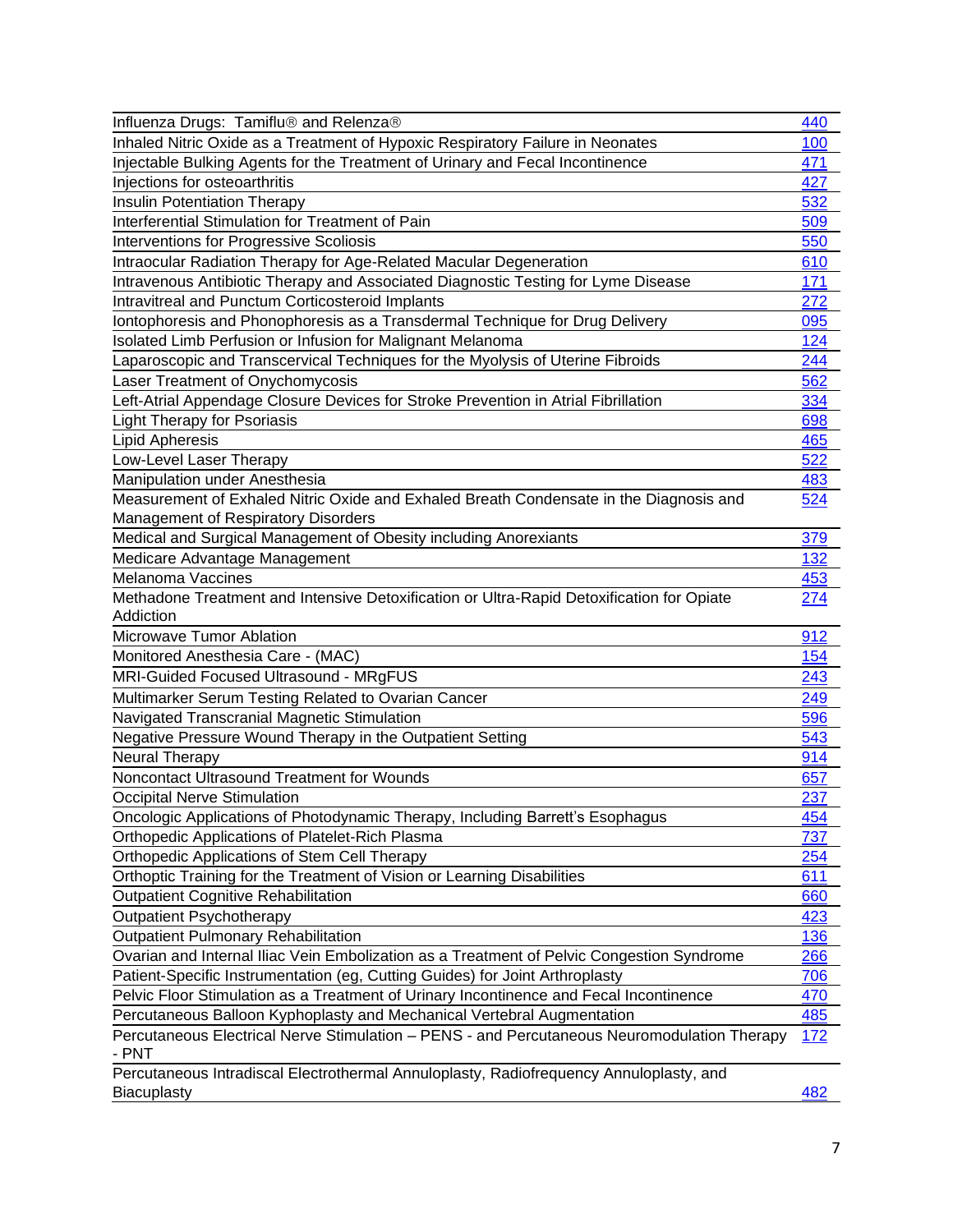| Percutaneous Vertebroplasty and Sacroplasty                                            | 484 |
|----------------------------------------------------------------------------------------|-----|
| Photocoagulation of Macular Drusen                                                     | 607 |
| Photodynamic Therapy for Choroidal Neovascularization                                  | 599 |
| Phototherapy PUVA UV-B and Targeted Phototherapy                                       | 059 |
| Phrenic Nerve Stimulation for Central Sleep Apnea                                      | 955 |
| Plasma Exchange                                                                        | 466 |
| Plugs for Fistula Repair                                                               | 528 |
| <b>Percutaneous Tibial Nerve Stimulation</b>                                           | 583 |
| Preauthorization Request Form for 379 Surgical Management of Obesity Policy            | 047 |
| Progenitor Cell Therapy for the Treatment of Damaged Myocardium Due to Ischemia        | 652 |
| Prolotherapy, Joint Sclerotherapy and Ligamentous Injections with Sclerosing Agents    | 183 |
| <b>Prostatic Urethral Lift</b>                                                         | 744 |
| <b>Quantitative Sensory Testing</b>                                                    | 258 |
| Radioembolization for Primary and Metastatic Tumors of the Liver                       | 292 |
| Radiofrequency Ablation of Miscellaneous Solid Tumors Excluding Liver Tumors           | 259 |
| Radiofrequency Ablation of Primary or Metastatic Liver Tumors                          | 286 |
| Radiofrequency Ablation of the Renal Sympathetic Nerves as a Treatment for Resistant   | 919 |
| Hypertension                                                                           |     |
| Radiofrequency Coblation Tenotomy for Musculoskeletal Conditions                       | 080 |
| Repetitive Transcranial Magnetic Stimulation (rTMS)                                    | 297 |
| Repository Corticotropin Injection (H.P Acthar Gel)                                    | 064 |
| Responsive Neurostimulation for the Treatment of Refractory Focal Epilepsy             | 716 |
| Routine Foot Care and Debridement of Toenails                                          | 385 |
| Sacral Nerve Neuromodulation/Stimulation                                               | 153 |
| Scenesse afamelanotide for the treatment of Erythropoietic protoporphyria              | 077 |
| Semi-Implantable and Fully Implantable Middle Ear Hearing Aid                          | 480 |
| Sensory Integration Therapy                                                            | 659 |
| Sexual Dysfunction: Diagnosis and Therapy                                              | 078 |
| Sphenopalatine Ganglion Block for Headache                                             | 026 |
| Spinal Cord and Dorsal Root Ganglion Stimulation                                       | 472 |
| Stem-cell Therapy for Peripheral Arterial Disease                                      | 348 |
| Suprachoroidal Delivery of Pharmacologic Agents                                        | 609 |
| Surgical and Transesophageal Endoscopic Procedures to Treat Gastroesophageal Reflux    | 920 |
| Disease                                                                                |     |
| <b>Surgical Ventricular Restoration</b>                                                | 544 |
| Temporomandibular Joint Dysfunction                                                    | 035 |
| Therapeutic Radiopharmaceuticals in Oncology                                           | 028 |
| Thermal Capsulorrhaphy as a Treatment of Joint Instability                             | 591 |
| Threshold Electrical Stimulation as a Treatment of Motor Disorders                     | 321 |
| Transcatheter Arterial Chemoembolization - TACE - to Treat Primary or Metastatic Liver | 634 |
| Malignancies                                                                           |     |
| Transmyocardial Revascularization                                                      | 651 |
| Transpupillary Thermotherapy for Treatment of Choroidal Neovascularization             | 600 |
| Transtympanic Micropressure Applications as a Treatment of Meniere's Disease           | 508 |
| Transvaginal and Transurethral Radiofrequency Tissue Remodeling for Urinary Stress     | 523 |
| Incontinence                                                                           |     |
| <b>Treatment of Tinnitus</b>                                                           | 267 |
| Treatment of Varicose Veins and Venous Insufficiency                                   | 238 |
| Trigger Point and Tender Point Injections                                              | 604 |
| <b>Vagus Nerve Stimulation</b>                                                         | 474 |
| Vertebral Axial Decompression                                                          | 603 |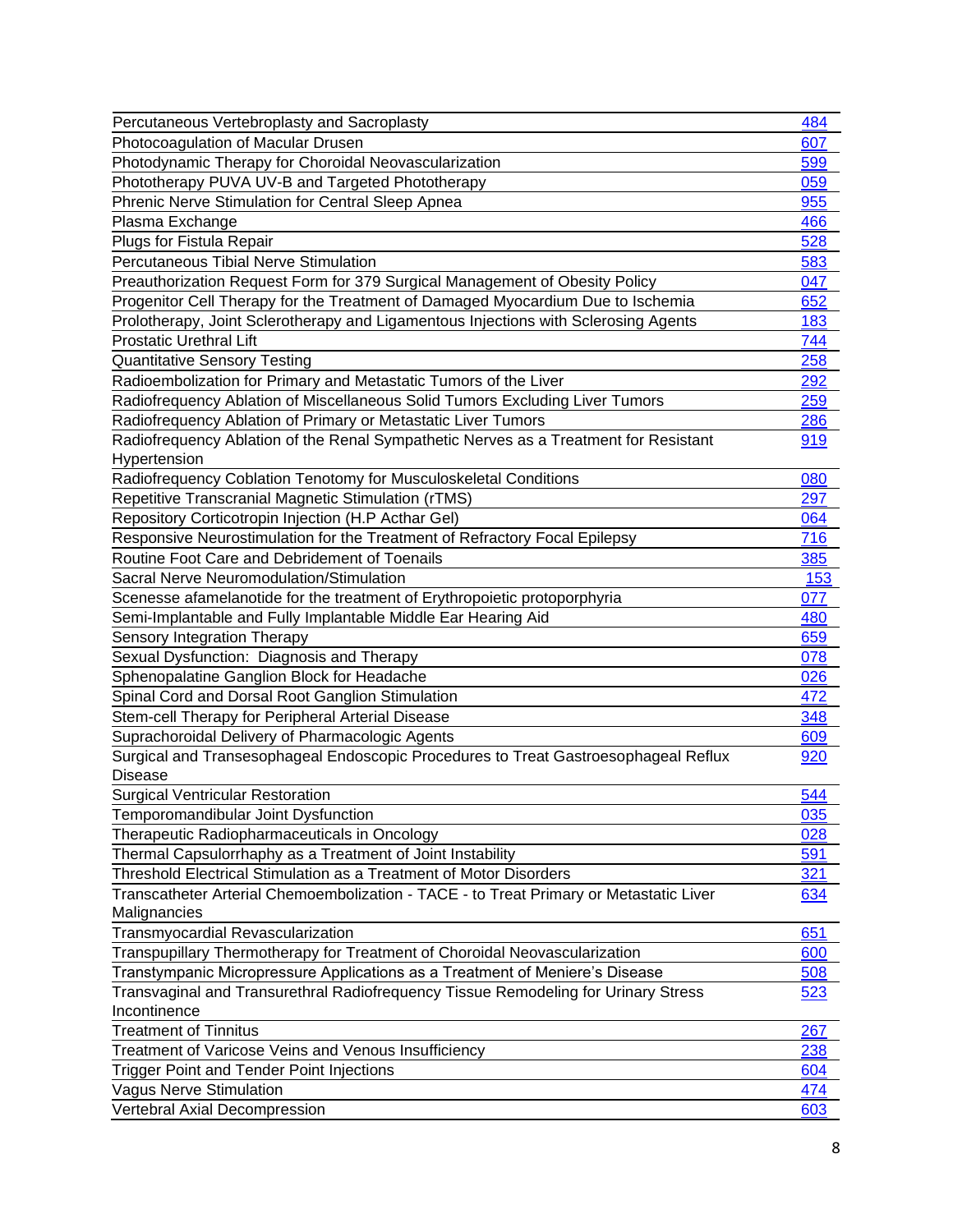<span id="page-8-0"></span>

| <b>Vision Services</b>                                                                                                              | 675        |
|-------------------------------------------------------------------------------------------------------------------------------------|------------|
| Zolgensma (onasemnogene abeparvovec-xioi) for Spinal Muscular Atrophy                                                               | 008        |
| ZulressoTM (Brexanolone) for the Treatment of Post-Partum Depression                                                                | 147        |
|                                                                                                                                     |            |
| <b>Devices &amp; Equipment</b>                                                                                                      |            |
| Medical Technology Assessment Investigational (Non-Covered) Services List                                                           | 400        |
| Automated Ambulatory Blood Pressure Monitoring for the Diagnosis of Hypertension in Patients<br>with Elevated Office Blood Pressure | 206        |
| Bioimpedance Devices for the Detection of Lymphedema                                                                                | 261        |
| Biventricular Pacemakers - Cardiac Resynchronization Therapy for the Treatment of Heart Failure                                     | 101        |
| Continuous or Intermittent Monitoring of Glucose in Interstitial Fluid and Artificial Pancreas Device                               | <u>107</u> |
| <b>Systems</b>                                                                                                                      |            |
| Continuous Passive Motion in the Home Setting                                                                                       | 407        |
| Cooling Devices Used in the Outpatient Setting                                                                                      | 510        |
| Diaphragm Pacing Stimulation                                                                                                        | 593        |
| Durable Medical Equipment DME                                                                                                       | 842        |
| Electrical Stimulation Devices for Psychiatric and Neurological Conditions                                                          | 157        |
| Esophageal pH Monitoring                                                                                                            | 069        |
| Extracorporeal Shock Wave Treatment for Plantar Fasciitis and Other Musculoskeletal Conditions                                      | 081        |
| Home Cardiorespiratory Monitoring                                                                                                   | 224        |
| Home Uterine Activity Monitoring                                                                                                    | 043        |
| Insulin Delivery Devices: Pumps, Pens, and Jet Injectors                                                                            | 332        |
| Laser Interstitial Thermal Therapy for Neurological Conditions                                                                      | 948        |
| <b>Leadless Cardiac Pacemakers</b>                                                                                                  | 038        |
| Manual and Power Operated Wheelchairs                                                                                               | 365        |
| Microprocessor Controlled Prostheses for the Lower Limb                                                                             | 133        |
| Myoelectric Prosthetic and Components for the Upper Limb                                                                            | 227        |
| Oscillatory Devices for the Treatment of Cystic Fibrosis and Other Respiratory Disorders                                            | 120        |
| <b>Ostomy Supplies</b>                                                                                                              | 369        |
| Patient-Actuated End Range Motion Stretching Devices                                                                                | 721        |
| Percutaneous Electrical Nerve Field Stimulation for Functional Abdominal Pain Disorders                                             | 922        |
| Pneumatic Compression Pumps for Treatment of Lymphedema and Venous Ulcers                                                           | 354        |
| Postsurgical Outpatient Use of Limb Compression Devices for Venous Thromboembolism                                                  | 541        |
| Prophylaxis                                                                                                                         |            |
| Powered Exoskeleton for Ambulation in Patients with Lower Limb Disabilities                                                         | 718        |
| <b>Retinal Prosthesis</b>                                                                                                           | 606        |
| Sexual Dysfunction: Diagnosis and Therapy                                                                                           | 078        |
| <b>Transcutaneous Electrical Nerve Stimulation</b>                                                                                  | 003        |
| Total Artificial Hearts and Implantable Ventricular Assist Devices                                                                  | 280        |
| <b>Ultrasound Accelerated Fracture Healing Device</b>                                                                               | 497        |
| <b>Urological Supplies</b>                                                                                                          | 370        |
| Wearable Cardioverter Defibrillators                                                                                                | 042        |

<span id="page-8-1"></span>

| <b>Surgeries</b>                                                                        |            |
|-----------------------------------------------------------------------------------------|------------|
| Medical Technology Assessment Investigational (Non-Covered) Services List               | <u>400</u> |
| Adrenal-to-Brain Transplantation                                                        | 627        |
| Allogeneic Hematopoietic Cell Transplantation for Genetic Diseases and Acquired Anemias | <u>190</u> |
| Allogeneic Pancreas Transplant                                                          | <u>328</u> |
| Aqueous Shunts and Stents for Glaucoma                                                  | 223        |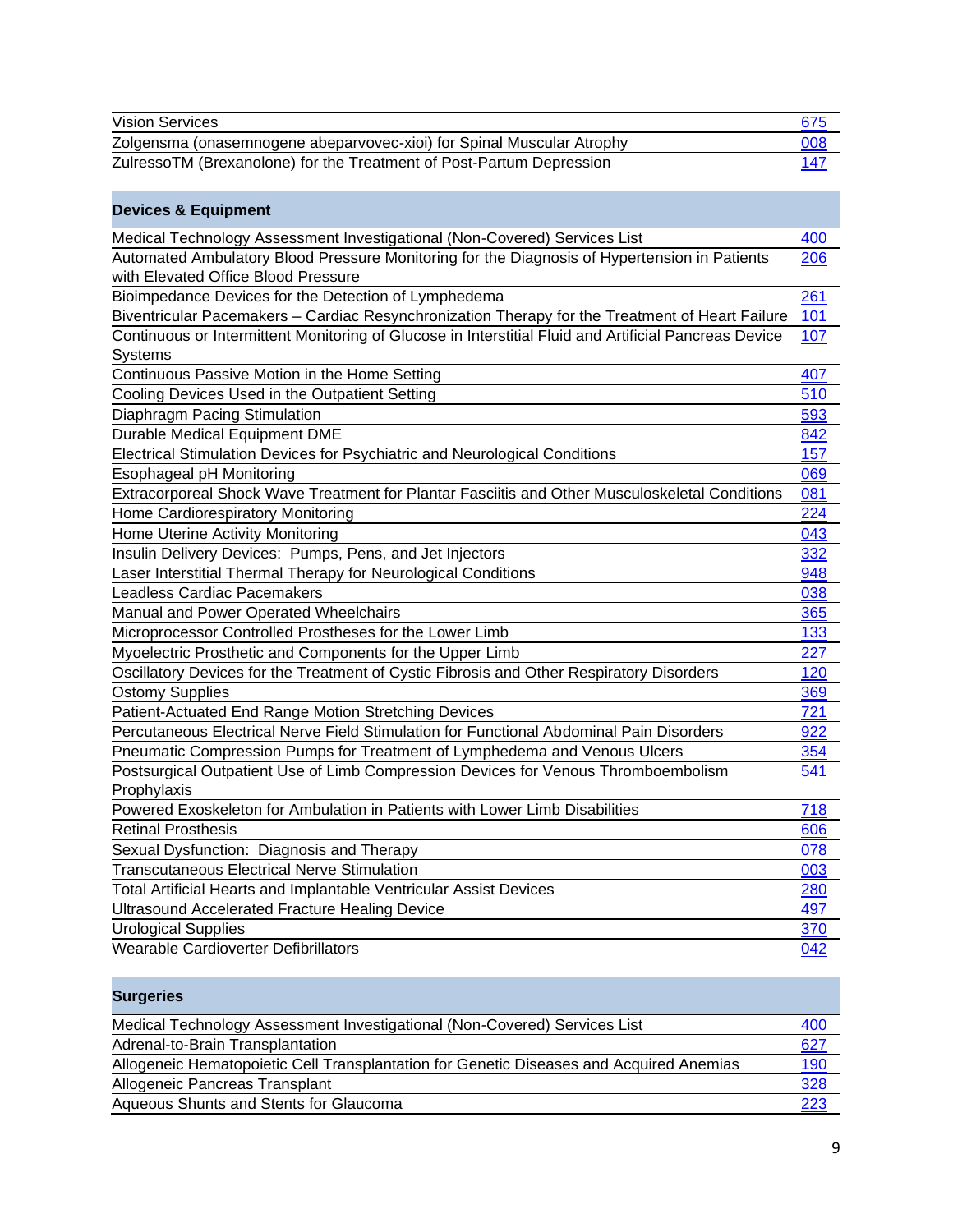| Autografts and Allografts in the Treatment of Focal Articular Cartilage Lesions               | <u>111</u> |
|-----------------------------------------------------------------------------------------------|------------|
| Autologous Chondrocyte Implantation for Focal Articular Cartilage Lesions                     | 374        |
| Automated Percutaneous and Percutaneous Discectomy                                            | 231        |
| Axial Lumbosacral Interbody Fusion                                                            | 404        |
| Bone Morphogenetic Protein                                                                    | 097        |
| <b>Carotid Stent Placement</b>                                                                | 219        |
| Catheter Ablation as Treatment for Atrial Fibrillation                                        | 141        |
| Closure Devices for Patent Foramen Ovale and Artial Septal Defects                            | 121        |
| Composite Tissue Allotransplantation of the Hand and Face                                     | 662        |
| Continuous Passive Motion (CPM) in the Home Setting                                           | 407        |
| Whole Gland Cryoablation of the Prostate                                                      | 149        |
| Cryosurgical Ablation of Primary or Metastatic Liver Tumors                                   | 633        |
| Decompression of the Intervertebral Disc Using Laser Energy - Laser Discectomy - or           | 271        |
| Radiofrequency Coblation - Nucleoplasty                                                       |            |
| Embryonic Mesencephalic Transplantation for the Treatment of Parkinson's Disease              | 625        |
| <b>Endobronchial Valves</b>                                                                   | 313        |
| <b>Endometrial Ablation</b>                                                                   | 331        |
| <b>Endothelial Keratoplasty</b>                                                               | 180        |
| <b>Endovascular Grafts for Abdominal Aortic Aneurysms</b>                                     | 098        |
| Endovascular Stent Grafts for Disorders of the Thoracic Aorta                                 | 233        |
| <b>Extracorporeal Membrane Oxygenation</b>                                                    | 726        |
| <b>Facet Arthroplasty</b>                                                                     | 174        |
| <b>Facet Joint Denervation</b>                                                                | 140        |
| <b>Heart Transplant</b>                                                                       | 197        |
| Heart/Lung Transplant                                                                         | 269        |
| Hematopoietic Cell Transplantation for Acute Lymphoblastic Leukemia                           | 076        |
| Hematopoietic Cell Transplantation for Autoimmune Diseases                                    | 192        |
| Hematopoietic Cell Transplantation for Chronic Lymphocytic Leukemia and Small Lymphocytic     | 074        |
| Lymphoma                                                                                      |            |
| Hematopoietic Cell Transplantation for Chronic Myelogenous Leukemia                           | 212        |
| Hematopoietic Cell Transplantation for CNS Embryonal Tumors and Ependymoma                    | 205        |
| Hematopoietic Cell Transplantation for Epithelial Ovarian Cancer                              | 204        |
| Hematopoietic Cell Transplantation for Hodgkin Lymphoma                                       | 207        |
| Hematopoietic Cell Transplantation for Miscellaneous Solid Tumors in Adults                   | 191        |
| Hematopoietic Cell Transplantation for Plasma Cell Dyscracias, Including Multiple Myeloma and | 075        |
| <b>POEMS Syndrome</b>                                                                         |            |
| Hematopoietic Cell Transplantation for Primary Amyloidosis                                    | 181        |
| Hematopoietic Cell Transplantation for Solid Tumors of Childhood                              | 208        |
| Hematopoietic Cell Transplantation in the Treatment of Germ-Cell Tumors                       | 247        |
| Hematopoietic Stem-Cell Transplantation for Waldenstrom Macroglobutinemia                     | 322        |
| <b>Hip Resurfacing</b>                                                                        | 046        |
| Hyperthermic Intraperitoneal Chemotherapy for Select Intra-Abdominal and Pelvic Malignancies  | 048        |
| Image-Guided Minimally Invasive Decompression for Spinal Stenosis                             | 240        |
| Implantable Cardioverter Defibrillator                                                        | 070        |
| Interspinous and Interlaminar Stabilization - Distraction Devices - Spacers                   | 584        |
| <b>Interspinous Fixation - Fusion Devices</b>                                                 | 436        |
| <b>Islet Transplantation</b>                                                                  | 324        |
| <b>Isolated Small Bowel Transplant</b>                                                        | 631        |
| Kidney Transplant                                                                             | 196        |
| Liver Transplant and Combined Liver-Kidney Transplant                                         | 198        |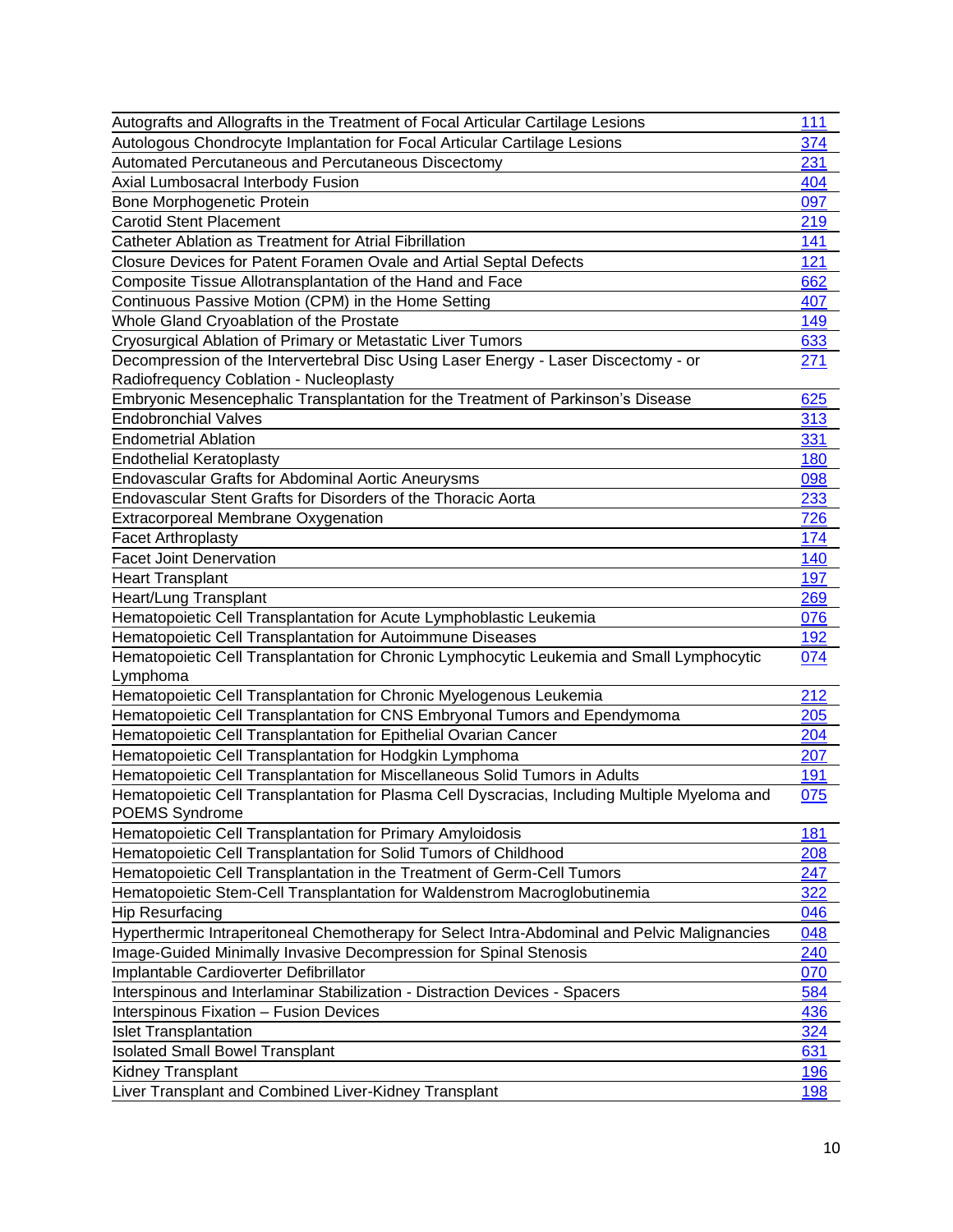| Lung and Lobar Lung Transplant                                                               | 015 |
|----------------------------------------------------------------------------------------------|-----|
| Lung Volume Reduction Surgery for Severe Emphysema                                           | 364 |
| Medical and Surgical Management of Obesity including Anorexiants                             | 379 |
| Meniscal Allografts and Other Meniscal Implants                                              | 110 |
| Minimally Invasive Coronary Artery Bypass Graft Surgery                                      | 553 |
| Nerve Graft in Association with Radical Prostatectomy                                        | 590 |
| Open and Thoracoscopic Approaches to Treat Atrial Fibrillation - Maze and Related Procedures | 356 |
| Penile Revascularization: Surgery for Vasculogenic (See Sexual Dysfunction Diagnosis &       | 078 |
| Therapy under Treatments)                                                                    |     |
| Peroral Endoscopic Myotomy for Treatment of Esophageal Achalasia                             | 451 |
| Plastic Surgery: Reconstructive, Restorative, and Cosmetic Services                          | 068 |
| Preauthorization Request Form for 379 Surgical Management of Obesity Policy                  | 047 |
| Reconstructive Breast Surgery-Management of Breast Implants                                  | 428 |
| Reduction Mammaplasty for Breast-Related Symptoms                                            | 703 |
| Sexual Dysfunction: Diagnosis and Therapy                                                    | 078 |
| <b>Shoulder Resurfacing</b>                                                                  | 156 |
| Small Bowel, Liver, and Multivisceral Transplant                                             | 632 |
| Stereotactic Radiofrequency Pallidotomy for the Treatment of Parkinsons Disease              | 626 |
| Stereotactic Radiosurgery and Stereotactic Body Radiotherapy                                 | 277 |
| <b>Steroid-Eleuting Sinus Stents</b>                                                         | 800 |
| Subtalar Arthroereisis                                                                       | 299 |
| Surgery for Athletic Pubalgia                                                                | 695 |
| Surgical and Debulking Treatments for Lymphedema                                             | 037 |
| Surgical Deactivation of Headache Trigger Sites                                              | 801 |
| Surgical Interruption of Pelvic Nerve Pathways for Primary and Secondary Dysmenorrhea        | 570 |
| Surgical and Non-Surgical Treatment of Gynecomastia                                          | 661 |
| Surgical Treatment of Snoring and Obstructive Sleep Apnea Syndrome                           | 130 |
| <b>Transcutaneous Electrical Nerve Stimulation</b>                                           | 003 |
| <b>Total Ankle Replacement</b>                                                               | 193 |
| Transanal Endoscopic Microsurgery                                                            | 200 |
| Transcatheter Aortic-Valve Implantation for Aortic Stenosis                                  | 392 |
| Transcatheter Mitral Valve Repair                                                            | 692 |
| Transcatheter Pulmonary Valve Implantation                                                   | 403 |
| Gender Affirming Services (Transgender Services)                                             | 189 |
| Treatment of Hyperhidrosis excluding Botulinum Toxin                                         | 406 |
| Vertical Expandable Prosthetic Titanium Rib                                                  | 305 |
| Viscocanalostomy and Canaloplasty                                                            | 372 |
|                                                                                              |     |

<span id="page-10-0"></span>

| <b>Other</b>                                               |            |
|------------------------------------------------------------|------------|
| Advanced Imaging of the Heart CPT and HCPCS Codes          | <u>971</u> |
| Advanced Imaging of the Heart                              | 972        |
| <b>Advanced Imaging Radiology</b>                          | 968        |
| AIM Abdomen and Pelvic Imaging CPT and Diagnoses Codes     | 930        |
| AIM Brain Imaging CPT and Diagnoses Codes                  | 931        |
| AIM Chest Imaging CPT and Diagnoses Codes                  | 932        |
| AIM Extremity Imaging CPT and Diagnoses Codes              | 933        |
| AIM Genetic Testing Management Program CPT and HCPCS Codes | 957        |
| AIM Head and Neck Imaging CPT and Diagnoses Codes          | 934        |
| AIM Oncologic Imaging CPT, HCPCS and Diagnoses Codes       | 929        |
| AIM Spine Imaging CPT and Diagnoses Codes                  | 935        |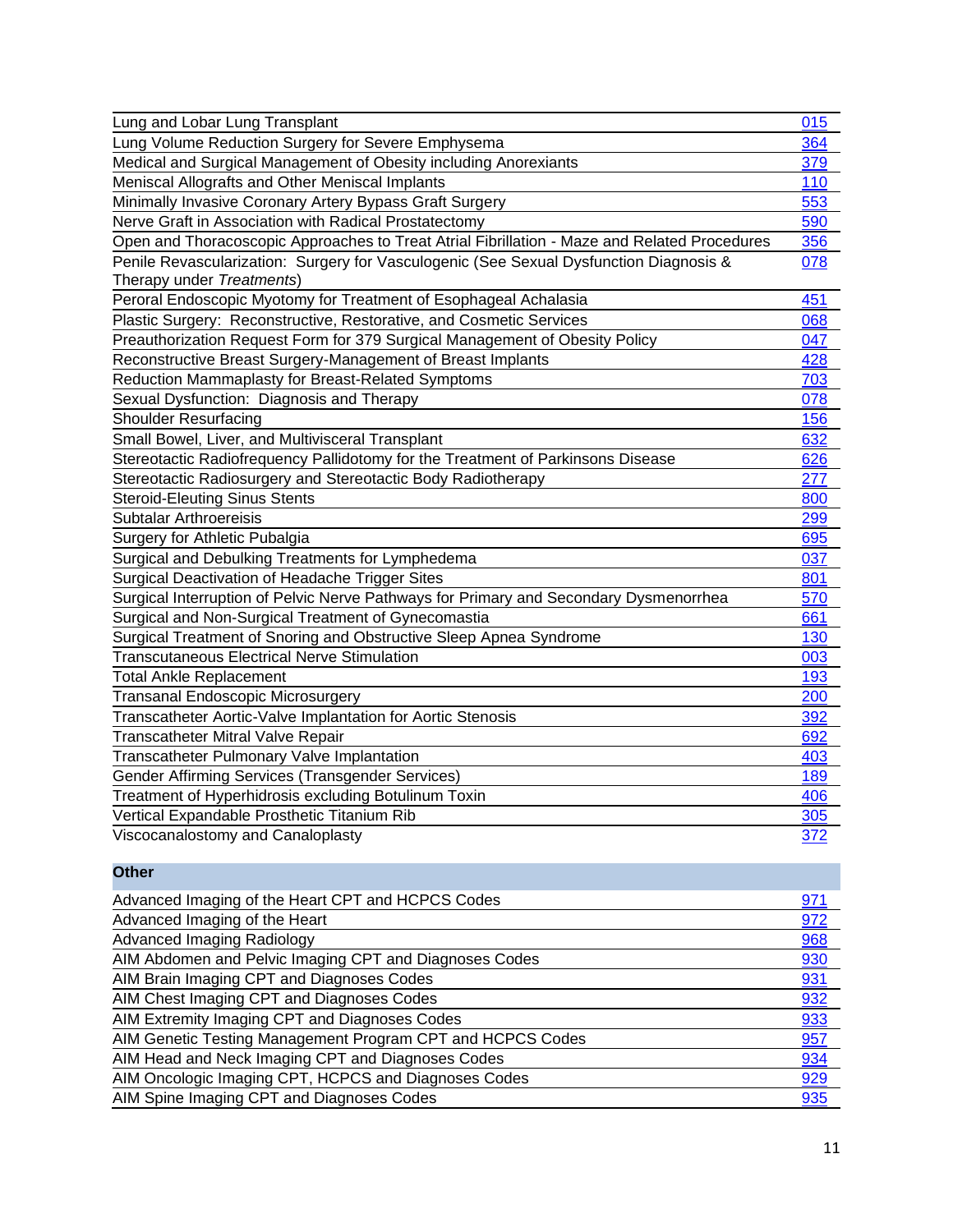| AIM Vascular Imaging CPT and Diagnoses Codes                                                    | 936        |
|-------------------------------------------------------------------------------------------------|------------|
| Air Ambulance Transport                                                                         | 142        |
| AudioHealth Library                                                                             | 506        |
| <b>Diagnostic Laboratory Services</b>                                                           | <u>139</u> |
| Directory of Documents (this document)                                                          | 411        |
| E-Blue Review - for Physicians to comment on Medical Policy                                     | 500        |
| Fecal Microbiota Transplantation                                                                | 682        |
| Genetic Testing for Commercial and Medicare Advantage                                           | 954        |
| <b>Ground Ambulance</b>                                                                         | 146        |
| <b>Medical Policy Review Schedule</b>                                                           | 501        |
| <b>Medical Technology Assessment Guidelines</b>                                                 | 350        |
| Medical Technology Assessment Investigational (Non-Covered) Services List                       | 400        |
| Medicare Advantage High Technology Radiology & Sleep Disorder Management                        | 923        |
| Medicare Advantage Part B Step Therapy                                                          | 020        |
| Medicare Advantage Part B Utilization Management                                                | <u>125</u> |
| <b>Outpatient Pediatric Pain Rehabilitation Centers</b>                                         | 158        |
| <b>Outpatient Prior Authorization Code List</b>                                                 | 072        |
| Prior Authorization Request Form for Artificial Intervertebral Disc Cervical Spine MP 585       | 952        |
| Prior Authorization Request Form for CAR T-Cell Therapy Services for Treatment of Diffuse Large | 924        |
| B-cell Lymphoma MP 066                                                                          |            |
| Prior Authorization Request Form for CAR T-Cell Therapy Services for B-cell Acute Lymphoblastic | 925        |
| Leukemia (tisagenlecleucel) MP 066                                                              |            |
| Prior Authorization Request Form for CAR T-Cell Therapy Services for B-cell Acute Lymphoblastic | 945        |
| Leukemia (Brexucabtagene Autoleucel) MP 066                                                     |            |
| 944 Prior Authorization Request Form for CAR T-Cell Therapy Services for Follicular Lymphoma    | 944        |
| (Axicabtagene Ciloleucel)                                                                       |            |
| Prior Authorization Request Form for CAR T-Cell Therapy Services for Mantle Cell Lymphoma       | 940        |
| (Brexucabtagene Autoleucel) MP 066                                                              |            |
| Prior Authorization Request Form for CAR T-Cell Therapy Services for Non-Hodgkin Lymphoma       | 941        |
| (Lisocabtagene Maraleucel)                                                                      |            |
| Prior Authorization Request Form for Gender Affirming Services (Transgender Services) MP 189    | 901        |
| Prior Authorization Request Form for Electrolysis for Gender Affirming Services MP 189          | 902        |
| Prior Authorization Request Form for Esketamine Nasal Spray and Intravenous Ketamine for        | 094        |
| <b>Treatment Resistant Depression</b>                                                           |            |
| Preauthorization Request Form for Gene Therapy for Inherited Retinal Dystrophy for MP 911       | 926        |
| Prior Authorization Request Form for Myoelectric Prosthetic and Components for the Upper Limb   | 973        |
| MP 227                                                                                          |            |
| Prior Authorization Request Form for Scenesse MP 077                                            | 160        |
| Prior Authorization Request Form for Therapeutic Radiopharmaceuticals in Oncology Lutetium      | 958        |
| 177                                                                                             |            |
| Prior Authorization Request Form for Zolgensma (onasemnogene abeparvovec-xioi) for Spinal       | 085        |
| Muscular Atrophy MP 008                                                                         |            |
| Prior Authorization Request Form for Zulresso (Brexanalone) for the Treatment of Postpartum     | 148        |
| Depression                                                                                      |            |
| Quality Care Cancer Program (Radiation Oncology)                                                | 937        |
| Quality Care Cancer Program (Radiation Oncology) CPT and HCPCS Codes                            | 938        |
| Sleep Disorder Management                                                                       | 969        |
| Sleep Disorder Management CPT and HCPCS Codes                                                   | 970        |